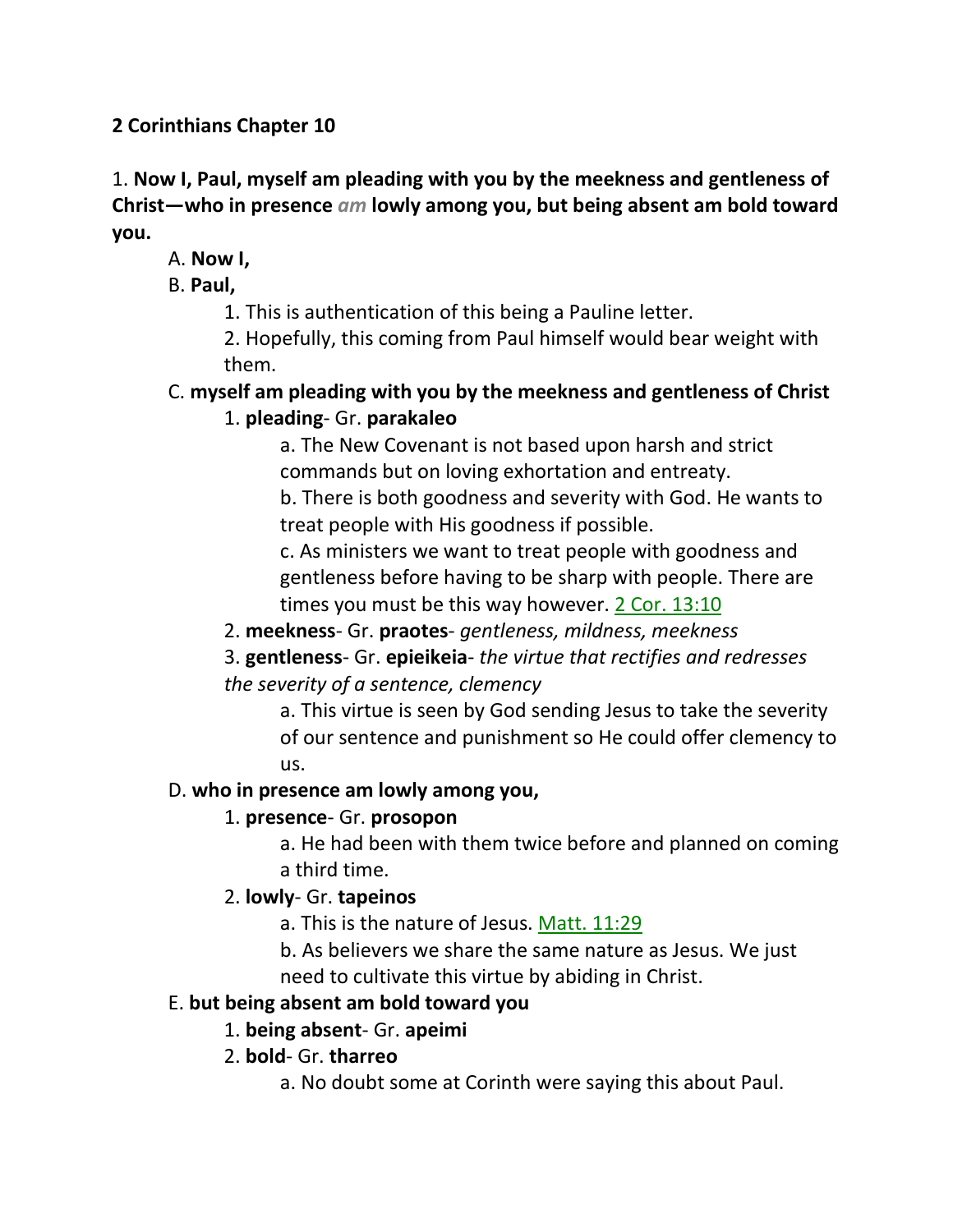2. **But I beg** *you* **that when I am present I may not be bold with that confidence by which I intend to be bold against some, who think of us as if we walked according to the flesh.** 

A. **But I beg you that when I am present I may not be bold with that confidence by which I intend to be bold against some,**

1. **beg**- Gr. **deomai**- *to request, ask*

a. Here Paul is requesting that he not have to be sharp with them when he comes. This would not pleasant for them or himself and he wanted them both spared this.

2. **present**- Gr. **pareimi**- *to be present beside*

a. This is when he would come to them a third time. 2Co\_12:14

3. **bold**- Gr. **tolmao**- *to have courage, boldness, confidence to do something, to venture, dare*

4. **confidence**- Gr. **pepoithesis**- *to have a settled trust, confidence, reliance*

a. Our confidence comes when we know we are representing the Lord with His authority doing what He wants done.

5. **intend**- Gr. **logizomai**- *to reckon, estimate, calculate*

a. Paul realized that he probably would have to bring discipline to some hard-hearted individuals that were at Corinth when he visited again.

## B. **who think of us as if we walked according to the flesh.**

#### 1. **think**- Gr. **logizomai**

a. People will always have their own opinions and thoughts about you. The only person's opinion and thoughts that matter at the end of the day and at the end of time is the Lord's.

#### 2. **walked**- Gr. **peripateo**

#### 3. **flesh**- Gr. **sarx**

a. *As if we were governed by the weak and corrupt principles of human nature. As if we had no higher motive than carnal and worldly policy. As if we were seeking our own advantage and not the welfare of the world. The charge was, probably, that he was not governed by high and holy principles, but by the principles of mere worldly policy; that he was guided by personal interests, and by worldly views - by ambition, or the love of dominion, wealth, or popularity, and that he was*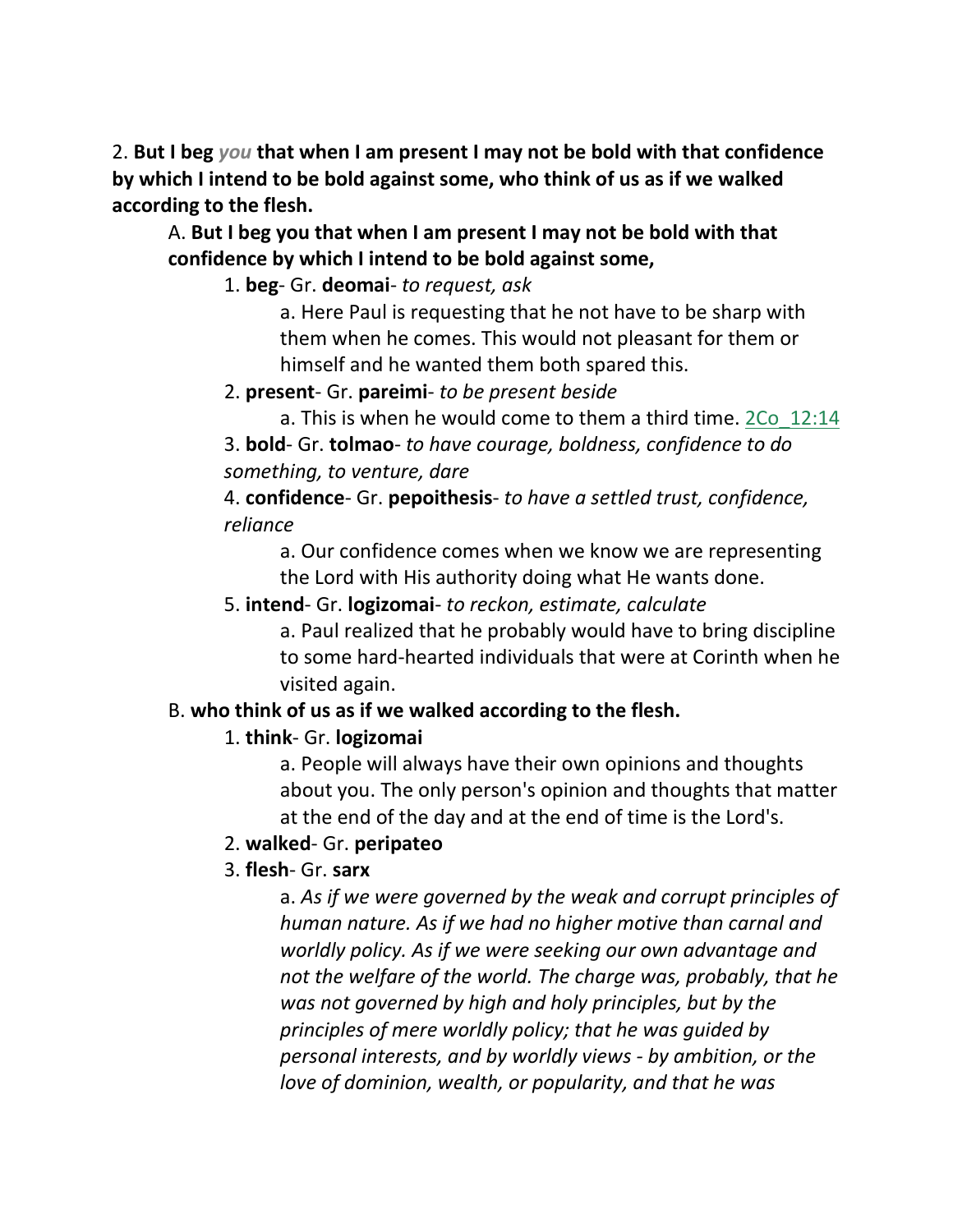*destitute of every supernatural endowment and every evidence of a divine commission.* -Barnes Commentary

# 3. **For though we walk in the flesh, we do not war according to the flesh.**

#### A. **For though we walk in the flesh,**

- 1. **walk** Gr. **peripateo**
- 2. **flesh** Gr. **sarx**
	- a. This refers to their human bodies.

#### B. **we do not war according to the flesh**

1. **war**- Gr. **strateuomai**- *to wage strategic warfare, strategize*

a. Paul did not use the weapons of intimidation, manipulation, or physical force. He used the weapons of the Word of God and His authority given him by Jesus Christ.

b. Some individuals Paul handed over to Satan for the destruction of the flesh. He dealt with things from a spiritual level, not a mere natural one.

# 2. **according to the flesh**

a. Utilizing intimidation, manipulation, or physical force for selfish interests is warring according to the flesh.

# 4. **For the weapons of our warfare** *are* **not carnal but mighty in God for pulling down strongholds,**

# A. **weapons**- Gr. **hoplon**

1. In Ephesians, we see we have been given God's armor. Eph. 6:13- 17 One of the pieces mentioned there is a weapon, which is the Sword of the Spirit- the Word of God.

2. Use of our authority in conjunction with the Word of God will pull down the enemies' strongholds.

## B. **warfare**- Gr. **strateia**

1. Human strategy uses natural weapons. God's strategy uses spiritual weapons.

## C. **carnal**- Gr. **sarkikos**

1. These weapons would be intimidation, manipulation, or physical force.

## D. **mighty**- Gr. **dunatos**- *is able, has ability*

## E. **pulling down**- Gr. **kathairesis**

a. The Word and Spirit can pull down in a moment what the enemy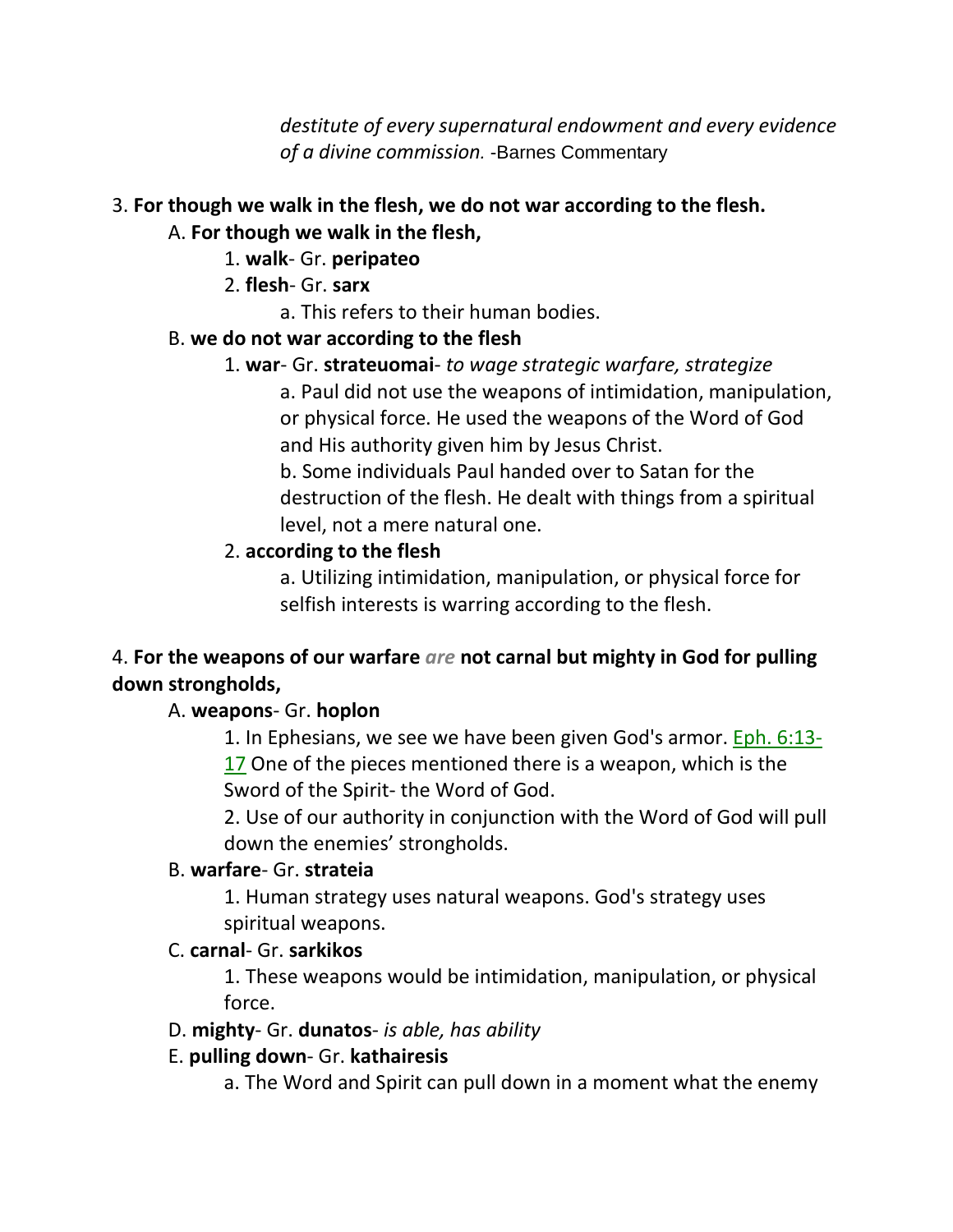has spent decades building up.

#### F. **strongholds-** Gr. **ochuroma**

1. *In its use here there may lie a reminiscence of the rock-forts on the coast of Paul's native Cilicia, which were pulled down by the Romans in their attacks on the Cilician pirates. Pompey inflicted a crushing defeat upon their navy off the rocky stronghold of Coracesium on the confines of Cilicia and Pisidia.* -Vincent Word Studies

a. The Word breaks strongholds of rock. Jer\_23:29

5. **casting down arguments and every high thing that exalts itself against the knowledge of God, bringing every thought into captivity to the obedience of Christ,** 

A. **casting down arguments and every hight thing that exalts itself against the knowledge of God,**

## 1. **casting down**- Gr. **kathaireo**

a. God does not want us to circumvent people's strongholds or live with our own. He wants us to cast them down.

2. **arguments**- Gr. **logismos**- *A reckoning, calculation, consideration, reflection. In the Class. Gr. writers, used of the consideration and reflection preceding and determining conduct,*

a. Notice that the enemy's strongholds are reasonings and thoughts. They are not found in the heavenlies. Some have gotten on airplanes so they could bring down Satan's strongholds in the heavenlies. No, these strongholds are in people's minds and hearts.

3. **high thing**- Gr. **hupsoma**- *thing elevated, height, elevated structure, i.e. barrier, rampart, bulwark*

a. These reasonings and thoughts are rooted in pride.

4. **exalts**- Gr. **epairo**- *to lift up, raise up, raise on high, metaphorically to be lifted up with pride, to exalt one's self*

a. Satan exalted himself up to God's throne and was cast down by God's Word.

5. **knowledge**- Gr. **gnosis**

a. This is the knowledge of God's Word.

## B. **bringing every thought into captivity to the obedience of Christ**

1. **thought**- Gr. **noema**- *a conception of the mind, thought, purpose, device*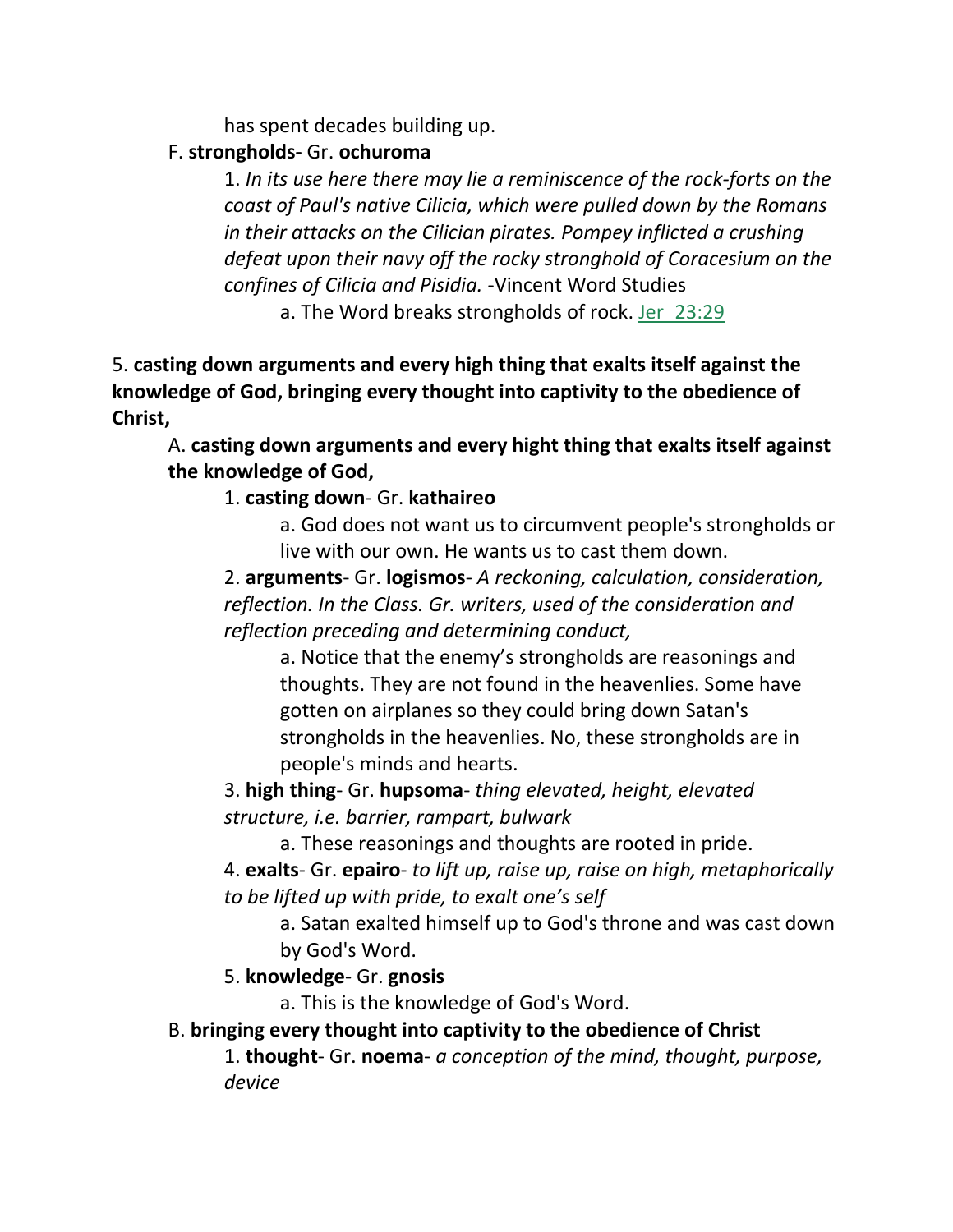a. The battlefield where the enemy is fought is the six inches between your ears.

#### 2. **captivity**- Gr. **aichmalotizo**- *to lead away captive*

a. People are taken captive by lies. People are set free by the truth.

b. False thoughts are taken captive by the truth.

## 3. **obedience**- Gr. **hupakoe**

a. Believing the truth of the Word of God sets people free from lies.

b. This is obedience to the faith in Christ.

## 6. **and being ready to punish all disobedience when your obedience is fulfilled.**

# A. **ready**- Gr. **hetoimos**- *prepared*

B. **punish**- Gr. **ekdikeo**- *to execute right and justice; to punish*

1. *Paul would not stand idly by while enemies of the faith assaulted a church under his care. He was ready to purge them (as he did at Ephesus;* 1Ti\_1:19-20) *as soon as the Corinthian church was complete in its obedience. When that happened, the lines would be clearly drawn between the repentant, obedient majority and the recalcitrant, disobedient minority.* -MacArthur commentary

C. **disobedience**- Gr. **parakoe**- *to hear amiss, to go astray from what is heard*

1. This is seen in 2Co\_12:20-21

D. **obedience**- Gr. **hupakoe**- *to hearken under what is heard, to abide under what is heard*

1. This shows that a minister can't destroy strongholds in others without their cooperation. They must receive and believe the truth the minister is speaking. This is NT obedience.

E. **fulfilled**- Gr. **pleroo**- *to carry into effect, bring to realization, realize*

7. **Do you look at things according to the outward appearance? If anyone is convinced in himself that he is Christ's, let him again consider this in himself, that just as he** *is* **Christ's, even so we** *are* **Christ's.** 

A. **Do you look at things according to the outward appearance?**

1. **look**- Gr. **blepo**- *to look upon with the natural eyes*

2. **outward appearance**- Gr. **prosopon**

a. *This is addressed evidently to the members of the church,*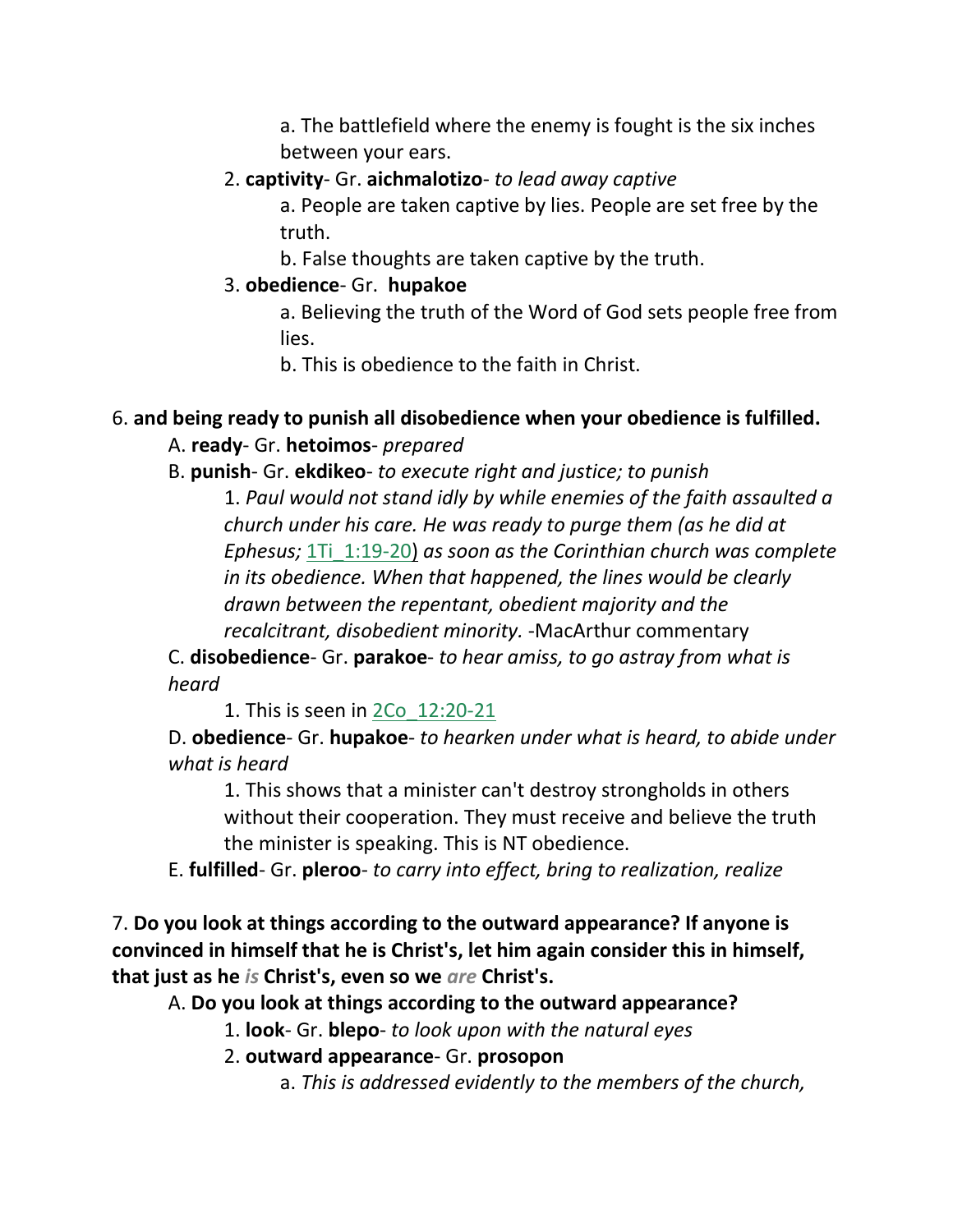*and with reference to the claims which had been set up by the false teachers. There can be no doubt that they valued themselves on their external advantages, and laid claim to special honor in the work of the ministry, because they were superior in personal appearance, in rank, manners, or eloquence to Paul. Paul reproves them for thus judging, and assures them that this was not a proper criterion by which to determine on qualifications for the apostolic office. Such things were highly valued among the Greeks, and a considerable part of the effort of Paul in these letters is to show that these things constitute no evidence that those who possessed them were sent from God*. -Barnes Commentary

#### b. 1Sa\_16:7, Joh\_7:24

#### B. **If anyone is convinced in himself that he is Christ's,**

1. **convinced**- Gr. **peitho**- *to be persuaded*

a. *This refers to the false teachers who laid claims to be the followers of Christ by way of eminence. Whoever these teachers were, it is evident that they claimed to be on the side of Christ, and to be appointed by him*. -Barnes Commentary

#### 2. **Christ**- Gr. **Christos**

#### C. **let him again consider this in himself,**

1. **consider**- Gr. **logizomai**- *infer, conclude, presume*

#### D. **that just as he is Christ's,**

1. We know we are of Christ because we have the Spirit of Christ. If someone does not have the Spirit of Christ, that person does not belong to Christ. Rom. 8:9

#### E. **even so we are Christ's**

1. *That I have given as much evidence that I am commissioned by Christ as they can produce. It may be of a different kind. It is not in eloquence. and rank, and the gift of a rapid and ready elocution, but it may be superior to what they are able to produce. Probably Paul refers here to the fact that he had seen the Lord Jesus, and that he had been directly commissioned by him. The sense is, that no one could produce more proofs of being called to the ministry than he could*. -Barnes Commentary

2. 2Co\_11:23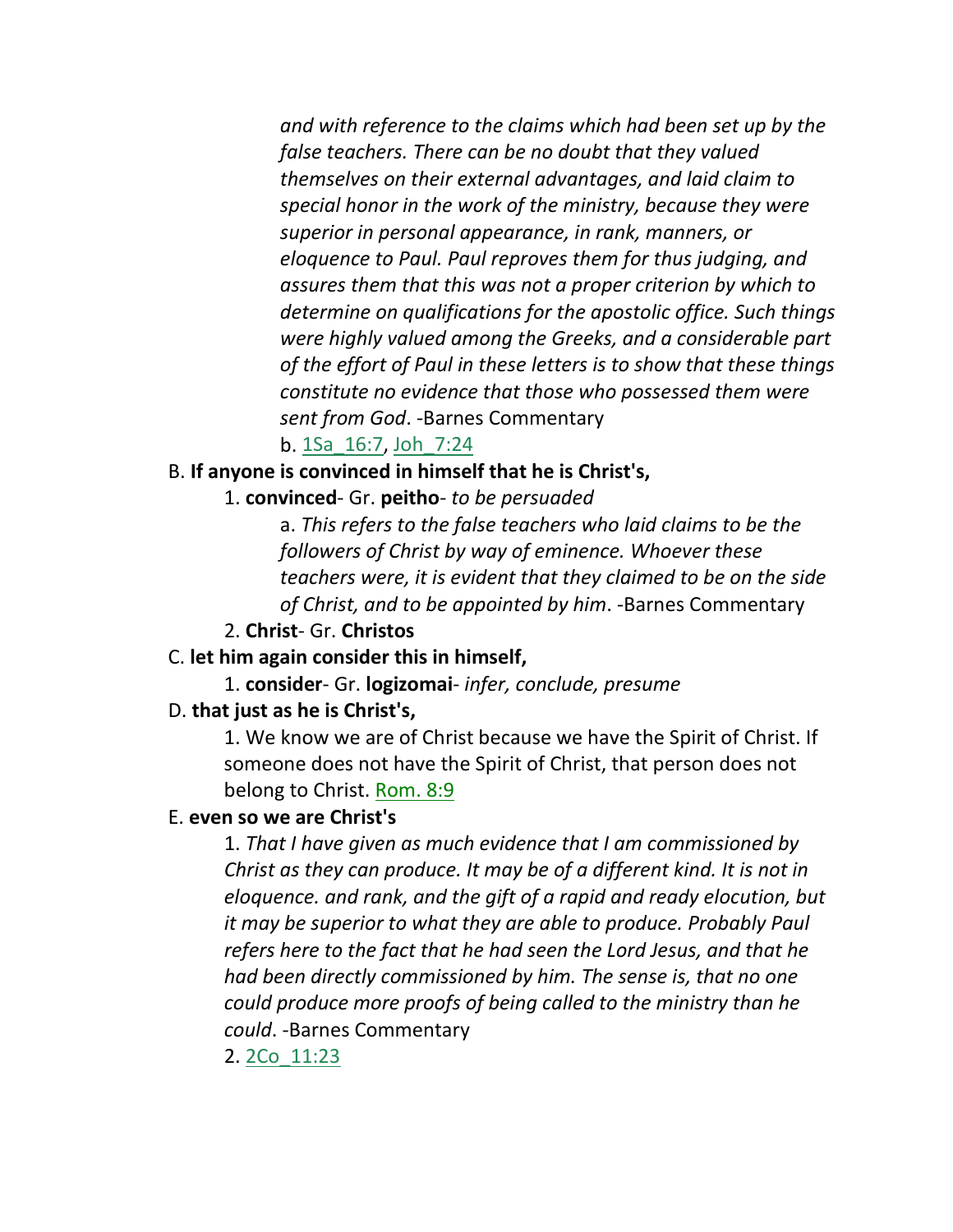8. **For even if I should boast somewhat more about our authority, which the Lord gave us for edification and not for your destruction, I shall not be ashamed—**

#### A. **For even if I should boast somewhat more about our authority,**

## 1. **boast**- Gr. **kauchomai**

a. It is not wrong to boast in what the Lord has done for you and in you, as long as you don't put yourself above others.

# 2. **authority**-Gr. **exousia**- *the right to use might*

a. With greater authority comes a greater responsibility to represent the Lord accurately. A leader is just using the authority given to Him by God for the good of others. Keeping a servant mindset will be a safeguard against abuse of authority.

# B. **which the Lord gave us for edification and not for your destruction,**

# 1. **gave**- Gr. **didomi**

a. All authority comes from God and is given by God by grace. It is not earned or deserved by intrinsic worth.

# 2**. edification**- Gr. **oikodome-** *to build up, to erect an ediface*

a. A Christian leader is given the responsibility to build the church by the anointing and Word of God. Jesus said He would build His church. He does this through His delegated leaders He calls by His grace.

b. A leader that seeks to represent and glorify Christ will build up the church even though they may make some mistakes.

## 3. **destruction**- Gr. **kathairesis**

a. A carnal self-centered leader will end up tearing down the church, instead of building it.

b. False teachers bring destruction to the church. They will in turn be destroyed.

## C. **I shall not be ashamed**

## 1. **ashamed**- Gr. **aischunomai**

a. There is no shame in the truth.

## 9. **lest I seem to terrify you by letters.**

A. **seem**- Gr. **dokeo**

## B. **terrify**- Gr. **ekphobeo**- *to frighten away, to terrify*

1. A good modern translation of this word is to "freak out".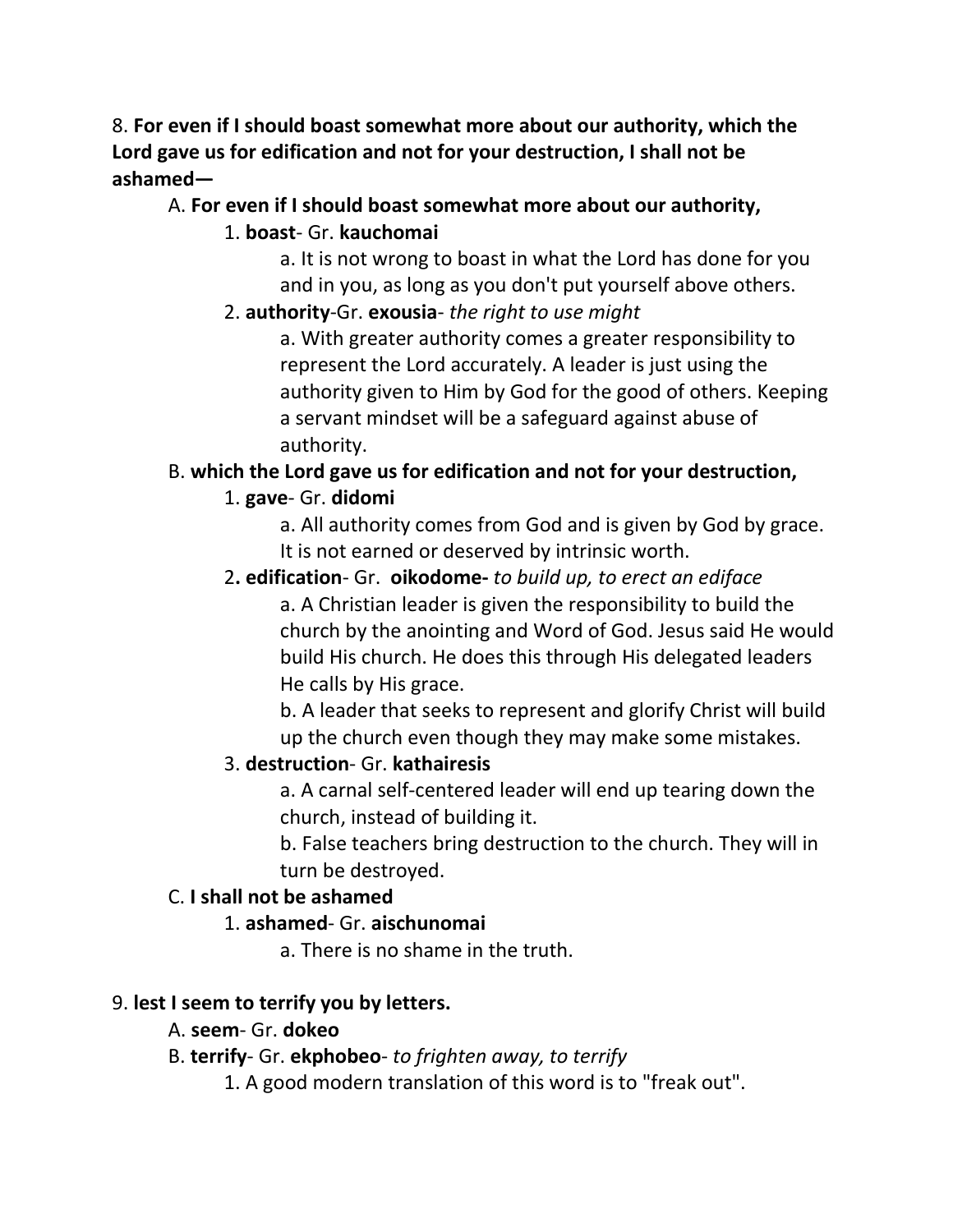2. No doubt this was what some in Corinth said about Paul. They said he would try to scare them by his letters, but he really was a softy in person.

3. Paul adds a bit of sarcasm at points in this letter. He was a human, and I believe at some degree he was hurt by what some of the Corinthians were believing and saying about him, but not the point of unforgiveness or sinful bitterness.

#### C. **letters**- Gr. **epistole**

1. This was the second letter we have still in existence today. He probably had written another one that we don't have today and was not counted among scripture.

10. **"For** *his* **letters," they say, "***are* **weighty and powerful, but** *his* **bodily presence** *is* **weak, and** *his* **speech contemptible."** 

## A. **For his letters,**

1. **letters**- Gr. **epistole**

#### B. **they say,**

1. **say**- Gr. **lego**

a. Paul had heard probably from Titus what people said about him and his letters. I don't think Titus offered up this information of his own accord, but Paul asked him to tell him what they were saying.

## C. **are weighty and powerful,**

1. **weighty**- Gr. **barus**- *weighty, important, momentous, authoritative* a. The letters of Paul carried the authority of scripture. What makes the lion the king of the beasts? Its roar! Paul's letters roar!

#### 2. **powerful**- Gr. **ischuros**- *strong, mighty, powerful*

a. This is an understatement! The letters we have from Paul are scripture and are full of life and power. We still use them today and are greatly benefited by them.

#### D. **but his bodily presence is weak,**

## 1. **bodily**- Gr. **soma**

- 2. **presence** Gr. **parousia** *arrival and subsequent presence*
	- a. When Paul would come to a place he did not arrive with great fanfare or make himself appear great while he stayed.
- 3. **weak** Gr. **asthenes**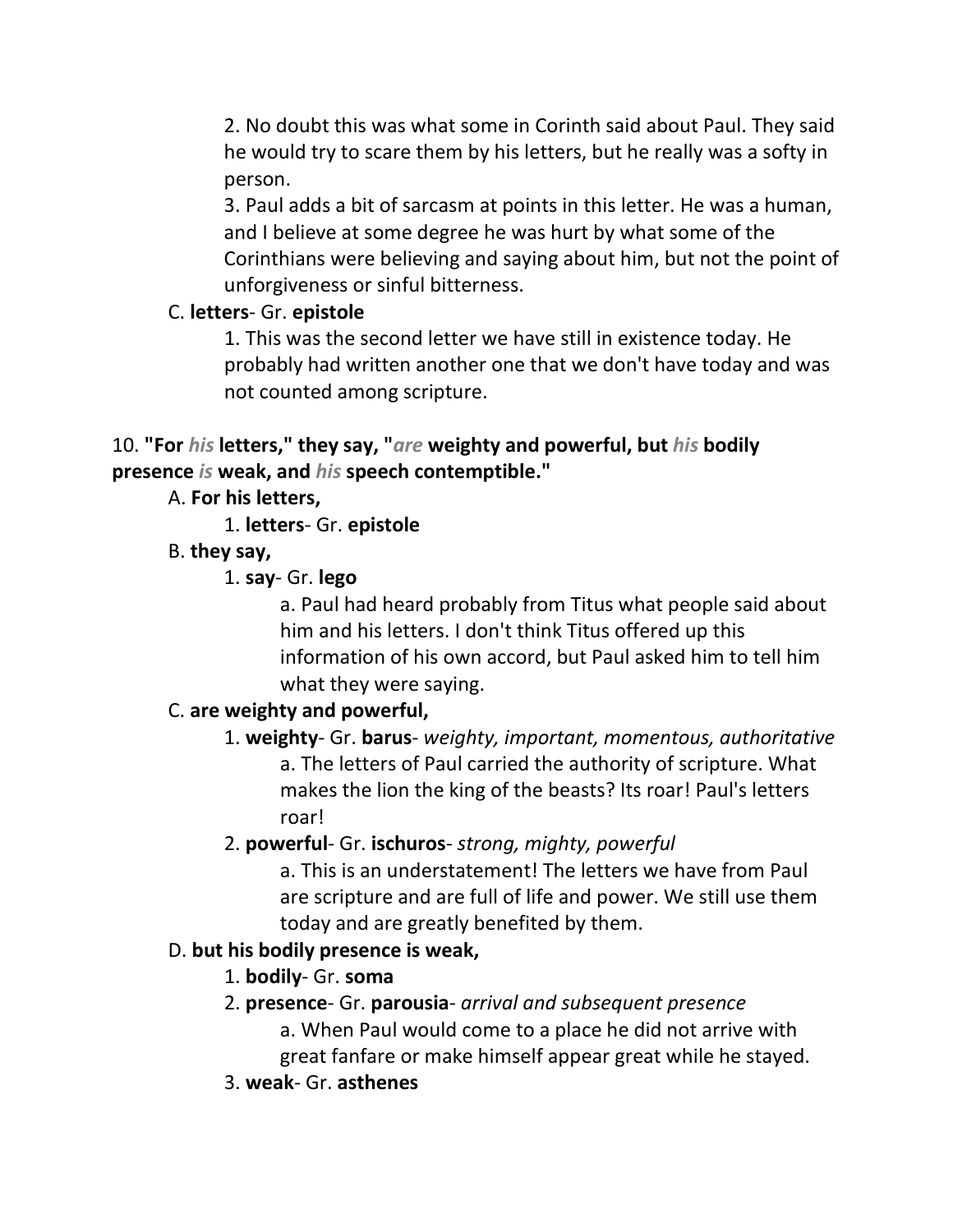a. Church history tells us that Paul was a small man among those of his day. It is interesting to note that his name, Paul, means *little*.

#### E. **and his speech contemptible**

1. **speech**- Gr. **logos**- *word, message, speech, language, talk* 2. **contemptible**- Gr. **exoutheneo**- *to make light of, set at naught, despise, treat with contempt and scorn, to reject, despise, look down on, ridicule.*

a. Apparently, Paul was not a very good speaker. He had great revelation, but did not have great oratory skills, such as Apollos had. 2 Cor. 11:6, Act 18:24

11. **Let such a person consider this, that what we are in word by letters when we are absent, such** *we will* **also** *be* **in deed when we are present.** 

#### A. **Let such a person consider this,**

1. **person**- Gr. **toioutos**- *such a one*

a. Such a one that said that Paul was powerful in letters but weak in person.

2. **consider**- Gr. **logizomai**- *to reason*

a. Some of the Corinthians were given over to false reasonings. Paul is asking them to reconsider and reason differently.

#### B. **that what we are in word by letters when we are absent,**

- 1. **word** Gr. **logos**
- 2. **letters** Gr. **epistole**
- 3. **absent** Gr. **apeimi**

#### C. **such we will also be in deed when we are present**

- 1. **deed** Gr. **ergon**
	- a. They will act upon the authority they have in Christ.
- 2. **present** Gr. **pareimi**

12. **For we dare not class ourselves or compare ourselves with those who commend themselves. But they, measuring themselves by themselves, and comparing themselves among themselves, are not wise.**

A. **For we dare not class ourselves or compare ourselves with those who commend themselves.**

1. **dare**- Gr. **tolmao**- *to be bold, daring*

2. **class ourselves**- Gr. **egkrino**- *to judge or reckon among, consider as*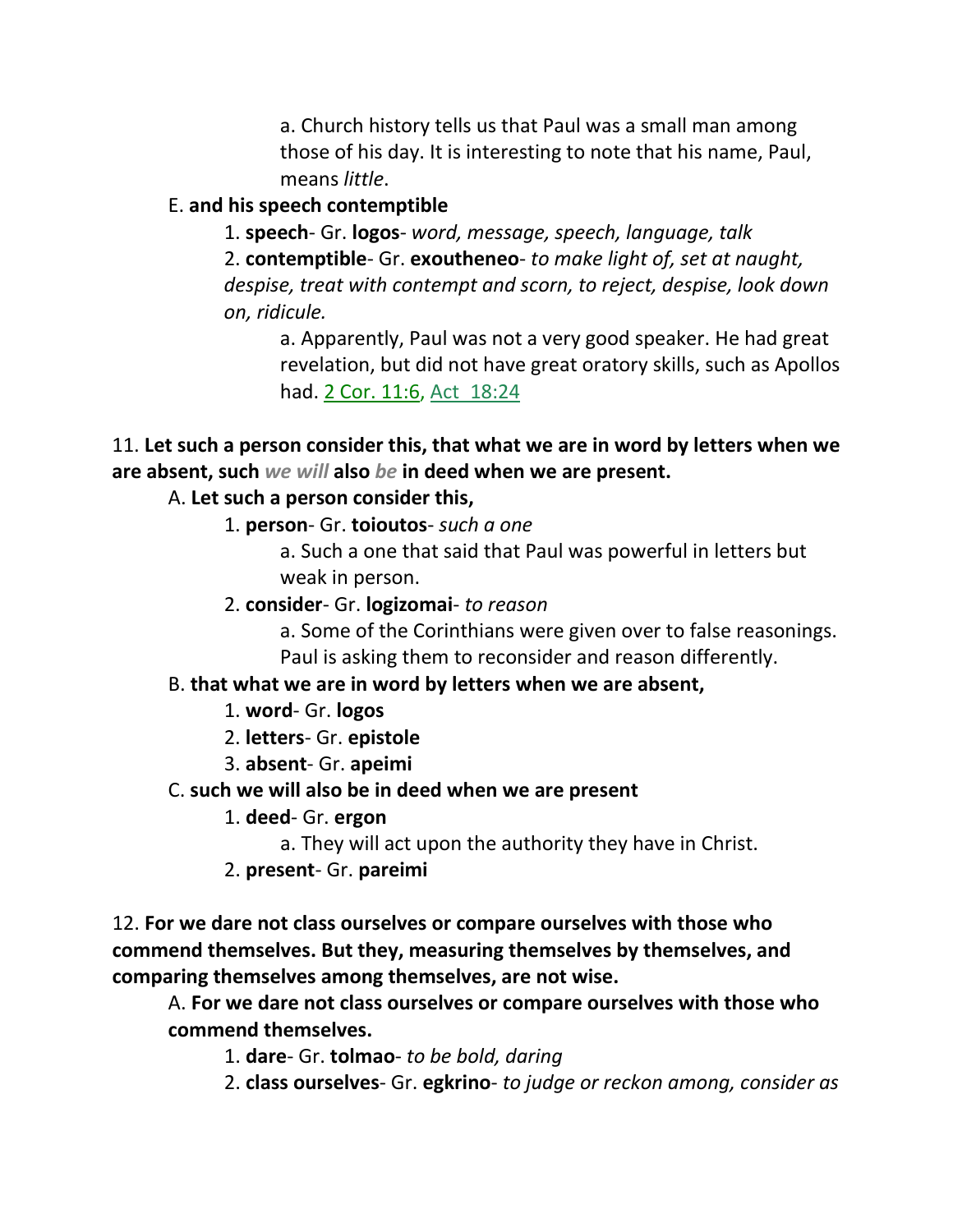*belonging to, adjudge to the number of; class with, place in the same rank*

3. **compare**- Gr. **sugkrino**- *to combine, compound; to compare, to estimate by comparing with something else, or, to match*

4. **commend**- Gr. **sunistao**- *to recommend to favorable attention* a. Paul said he would not be of the number who were selfpromoters.

b. I am always wary of those who are self-promoters and ask to speak or be platformed.

#### B. **But they,**

1. In specific he is talking about the teachers that had come among the Corinthians who tried to spoil them against Paul.

## C. **measuring themselves by themselves,**

1. **measuring**- Gr. **metreo**- *to measure out or off, to judge according to any rule or standard, to estimate*

a. Legalism is about measuring yourself against others. Grace is most readily received when you measure yourself against God!

## D. **are comparing themselves among themselves,**

## 1. **comparing**- Gr. **sugkrino**

a. Comparing yourself to others will lead to either pride or envy. Comparing yourself to God leads to humility. Rom\_12:3, Gal\_6:3, Php\_2:3

## E. **are not wise**

## 1. **wise**- Gr. **suniemi**- *to comprehend, understand, perceive* a. When you compare yourself to others and either exalt yourself in pride or cower in depression and envy, this shows you really do not understand the gospel of grace.

# 13. **We, however, will not boast beyond measure, but within the limits of the sphere which God appointed us—a sphere which especially includes you.**

- A. **We,**
- B. **however,**
- C. **will not boast beyond measure,**
	- 1. **boast** Gr. **kauchaomi**

a. The false teachers were boasting over a work that was not theirs. They were intruding into the field of another that God had already assigned.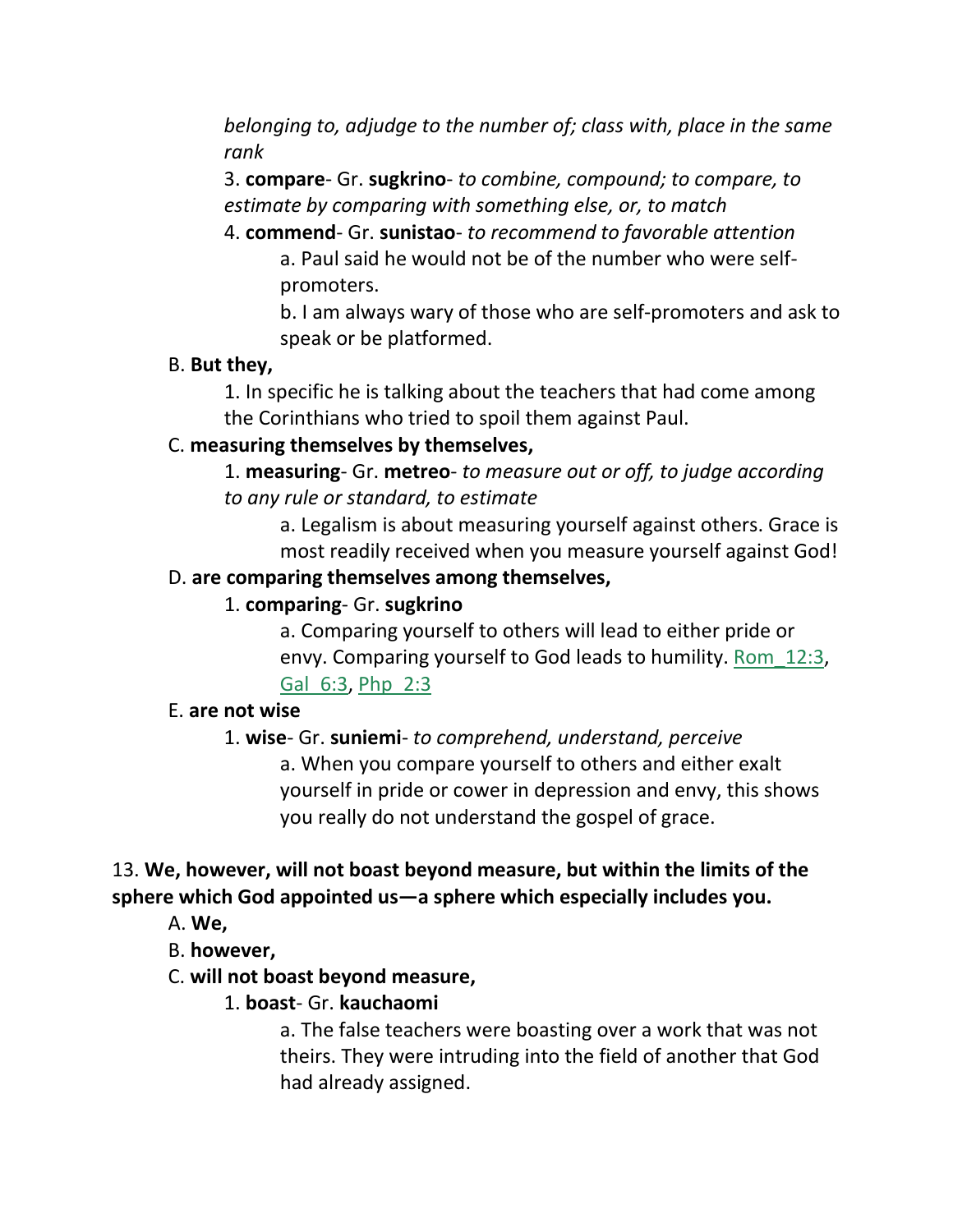2. **beyond measure**- Gr. **ametros**- *without measure, no measure* D. **but within the limits of the sphere which God appointed us**

1. **limits of the sphere**- Gr. **metron kanon-** *the measure of the rule, range of action or duty*

2. **appointed**- Gr. **merizo**- *to divide, apportion*

a. No one but Jesus is allowed to be over all of God's people and kingdom. We all have a small portion assigned to us to represent Jesus.

b. The largest church in the world has 800,000 members. There is over 7 billion people on the earth. The pastor of the largest church in the world oversees only 0.0001% of the world's population!

## E. **a sphere which especially includes you**

## 1. **sphere**- Gr. **phthano**- *to come to, arrive at*

a. Paul founded the church at Corinth. It was therefore in his sphere of authority.

b. *The idea of the limits of the sphere may be the lanes that were allotted for runners in a race. The Corinthian Christians would recognize this because they loved races and held the famous Isthmian Games in Corinth. Paul is saying, "I'm running in my own lane and not in someone else's."* - Guzik **Commentary** 

14. **For we are not overextending ourselves (as though** *our authority* **did not extend to you), for it was to you that we came with the gospel of Christ;**  A. **For we are not overextending ourselves**

> 1. **overextending**- Gr. **huperekteino**- *to extend beyond the prescribed bounds, stretch out beyond measure, stretch out overmuch*

a. The false teachers that came to Corinth after Paul were

overextending themselves into an area they did not belong.

## B. **as though our authority did not extend to you,**

1. **authority**- not in Greek- omit

2. **extend**- Gr. **ephikneomai**- *to come to*

C. **for it was to you that we came with the gospel of Christ**

1. **came**- Gr. **phthano**- *to come to or as far as*

a. Paul established the church of Corinth on his second missionary journey. Acts 18:1-17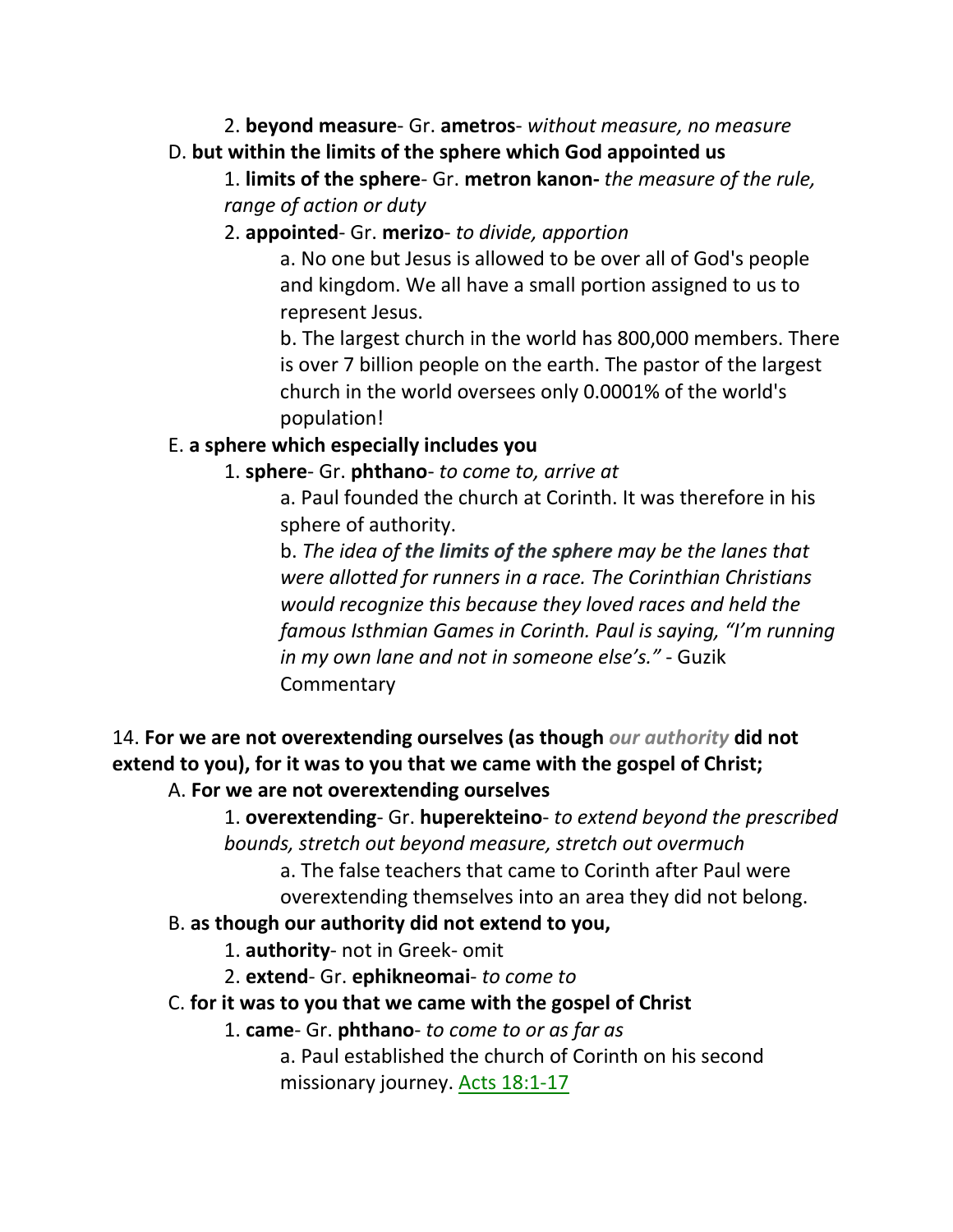b. An apostle goes and establishes a new work where there is none. Rom\_15:20 Some like to come and try to take over where a work already exists. They are too lazy to build something themselves.

#### 2. **gospel**- Gr. **euaggelion**- *the good news*

15. **not boasting of things beyond measure,** *that is,* **in other men's labors, but having hope,** *that* **as your faith is increased, we shall be greatly enlarged by you in our sphere,**

#### A. **not boasting of things beyond measure,**

## 1. **boasting**- Gr. **kauchaomai**

a. Boasting is right if it is in God and what He has done.

#### 2. **beyond measure**- Gr. **ametros**

#### B. **that is,**

## C. **in other men's labors,**

1. **other men's**- Gr. **allotrios**- *foreign, strange, not of one's own family, alien*

> a. Each minister carries their DNA. If someone else takes over a person's work the DNA will not be the same as the previous minister in most cases.

b. The false teachers had a completely different DNA as Paul did. Paul's DNA was to serve and give, but the false teachers was to dominate and take.

c. Paul made it a matter of close observance not to intrude in the work of another person. Rom 15:20

## 2. **labors**- Gr. **kopos**

a. As the false teachers had done in Corinth. They were boasting in what the labors of Paul had produced, but had no right to do so.

#### D. **but having hope,**

1. **hope**- Gr. **elpis**- *confident expectation*

## E. **that as your faith is increased,**

- 1. **faith** Gr. **pisits** *firm persuasion*
- 2. **increased** Gr. **auxano** *to grow*
	- a. Faith grows by an increased revelation of grace in the person of Jesus Christ.
- F. **we shall be greatly enlarged by you in our sphere**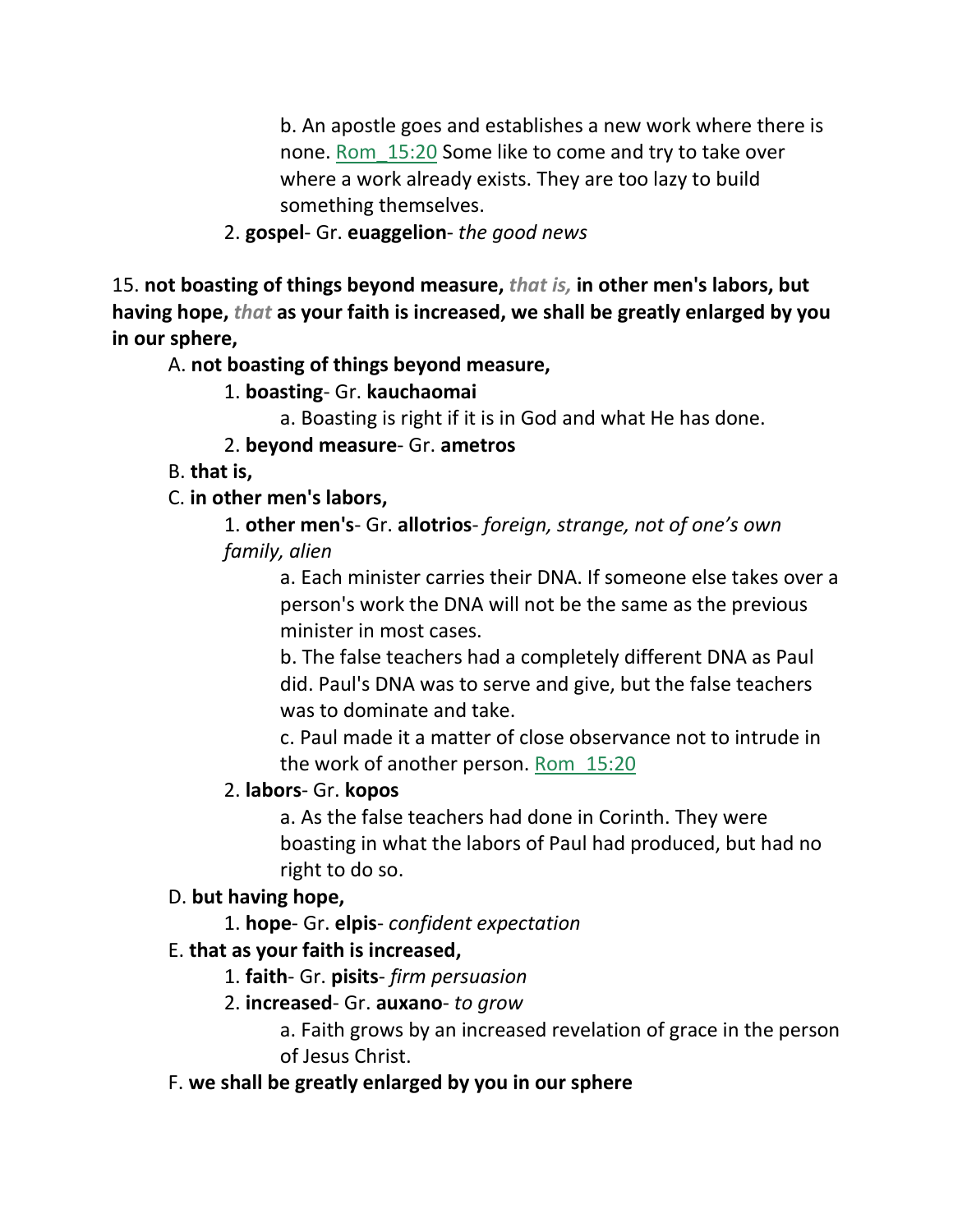1. **greatly enlarged**- Gr. **megaluno**- *to make great, magnify* a. *As mature Christians, they [the Corinthians] would not only be less dependent on Paul to solve their congregation's problems, but they would also start supporting Paul as he launched evangelistic missions beyond them into completely unevangelized areas*. -Life Application Commentary

2. **sphere**- Gr. **kanon**- *reed or cane. Anything straight used in examining other things, as the tongue or needle of a balance, a plumb line in building. In the NT, a rule of conduct or behavior*

16. **to preach the gospel in the** *regions* **beyond you,** *and* **not to boast in another man's sphere of accomplishment.** 

A. **to preach the gospel in the regions beyond you,**

- 1. **preach the gospel** Gr. **euaggelizo** *to preach the good news*
- 2. **regions beyond you** Gr. **huperekeina** *to lay beyond* 
	- a. Paul mentioned in the book of Romans that he desired to preach the gospel in Spain. Rom\_15:24, Rom\_15:28

## B. **and not boast in another man's sphere of accomplishment**

## 1. **boast**- Gr. **kauchaomai**

a. Paul used this word 17 times in this letter. The Corinthians were very proud and given to boasting.

2. **sphere of accomplishment**- Gr. **kanon**- *reed or cane. Anything straight used in examining other things, as the tongue or needle of a balance, a plumb line in building. In the NT, a rule of conduct or behavior*

## 17. **But "HE WHO GLORIES, LET HIM GLORY IN THE LORD."**

A. **But**

## B. **He who glories,**

- 1. **glories** Gr. **kauchaomai** *to boast*
	- a. The root of boasting is a desire for glory and recognition.

## C. **let him glory in the Lord**

## 1. **glory**- Gr. **kauchaomai**

## 2. **Lord**- Gr. **kurios**

- a. This is Jesus
- b. This verse teaches us that it is right to boast but only in the Lord and what He has done in us and for us. 1Co 1:31 This